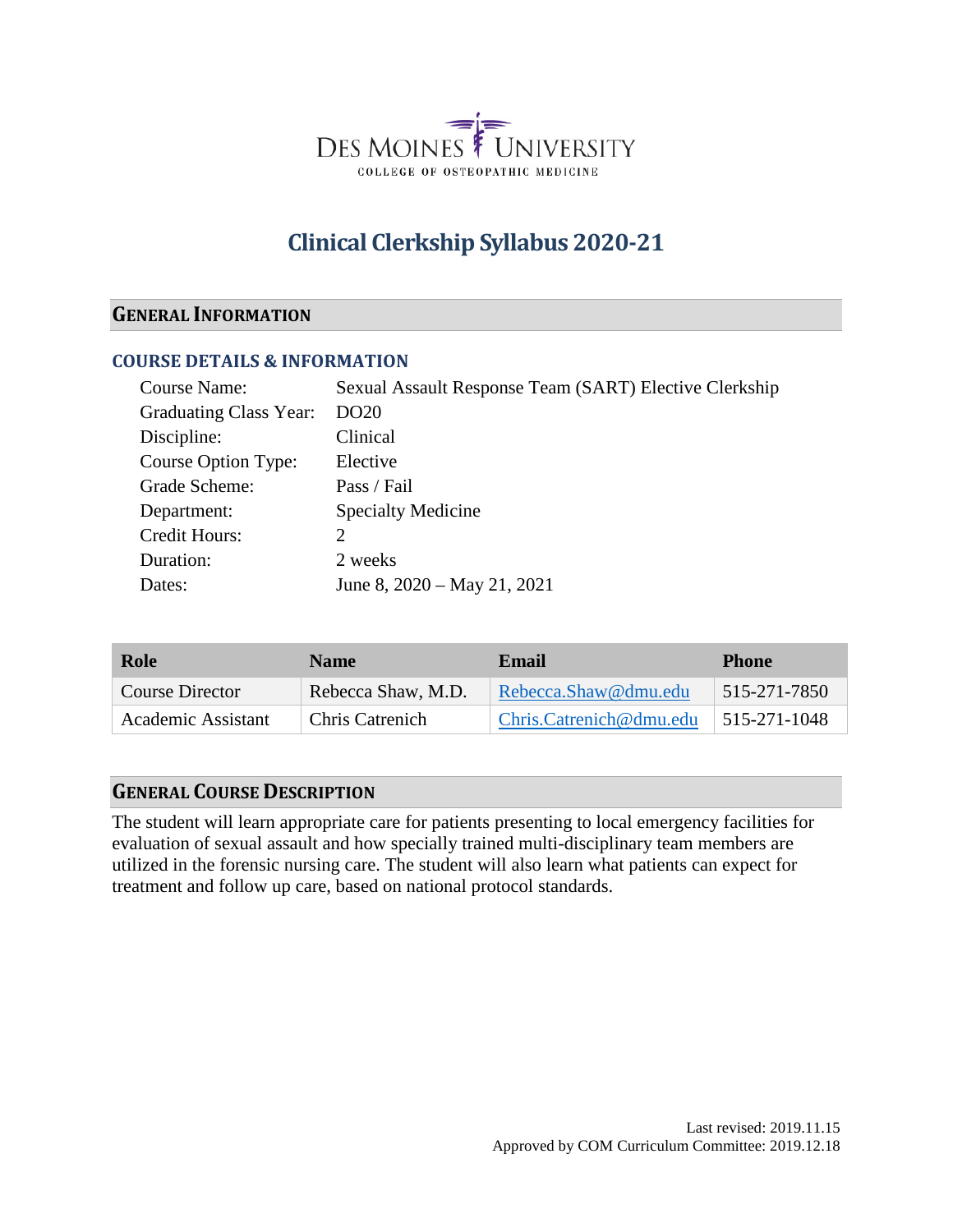# **AOA COMPETENCIES AND COURSE SCHEDULE**

The table below defines each of the seven competency domains set forth by the AOA.

| <b>AOA Core Competencies</b><br><https: core-competencies="" corecompetencyreport2012.pdf?sfvrsn="4" default-source="" docs="" www.aacom.org=""></https:> |                                                                                                                                                                                                                                                                                                                                                     |  |  |
|-----------------------------------------------------------------------------------------------------------------------------------------------------------|-----------------------------------------------------------------------------------------------------------------------------------------------------------------------------------------------------------------------------------------------------------------------------------------------------------------------------------------------------|--|--|
| I. Osteopathic Principles and<br>Practices                                                                                                                | Students will provide osteopathic care to patients that supports the promotion of health and delivery of<br>compassionate, appropriate, and effective treatment of disease based on patient information and<br>preferences, evidence-based medicine, and clinical judgment.                                                                         |  |  |
| II. Medical Knowledge                                                                                                                                     | Students will demonstrate knowledge of established and evolving biomedical, clinical, epidemiological,<br>and psychosocial/behavioral concepts and their application to patient-centered care.                                                                                                                                                      |  |  |
| III. Patient Care                                                                                                                                         | Students will demonstrate best practices in the delivery of patient-centered care with respect to data<br>gathering and documentation, determination of differential diagnoses and treatment planning,<br>implementation of clinical procedures, and the provision of clinical services consistent with health<br>promotion and disease prevention. |  |  |
| IV. Interpersonal and<br><b>Communication Skills</b>                                                                                                      | Students will demonstrate effective listening, speaking, writing, and nonverbal communication skills<br>with patients or other members of the health care and academic environment.                                                                                                                                                                 |  |  |
| V. Professionalism                                                                                                                                        | Students will conduct themselves with poise, courtesy, honesty and responsibility when dealing with<br>patients or other members of the health care and academic environment. Students will engage in self-care<br>and regulation in order to maintain a productive career in medicine.                                                             |  |  |
| VI. Practice-Based Learning<br>and Improvement                                                                                                            | Students will appraise, assimilate, and apply scientific evidence to the care of their patients. They will<br>engage in self-evaluation and life-long learning to ensure optimal patient outcomes.                                                                                                                                                  |  |  |
| <b>VII. Systems-Based Practice</b>                                                                                                                        | Students will demonstrate a knowledge of health care systems and the resources available to provide<br>comprehensive quality patient care and processes to deal with impediments to patient safety, quality, and<br>access to care.                                                                                                                 |  |  |

This course assesses associated AOA competencies and sub-competencies as noted in the table below.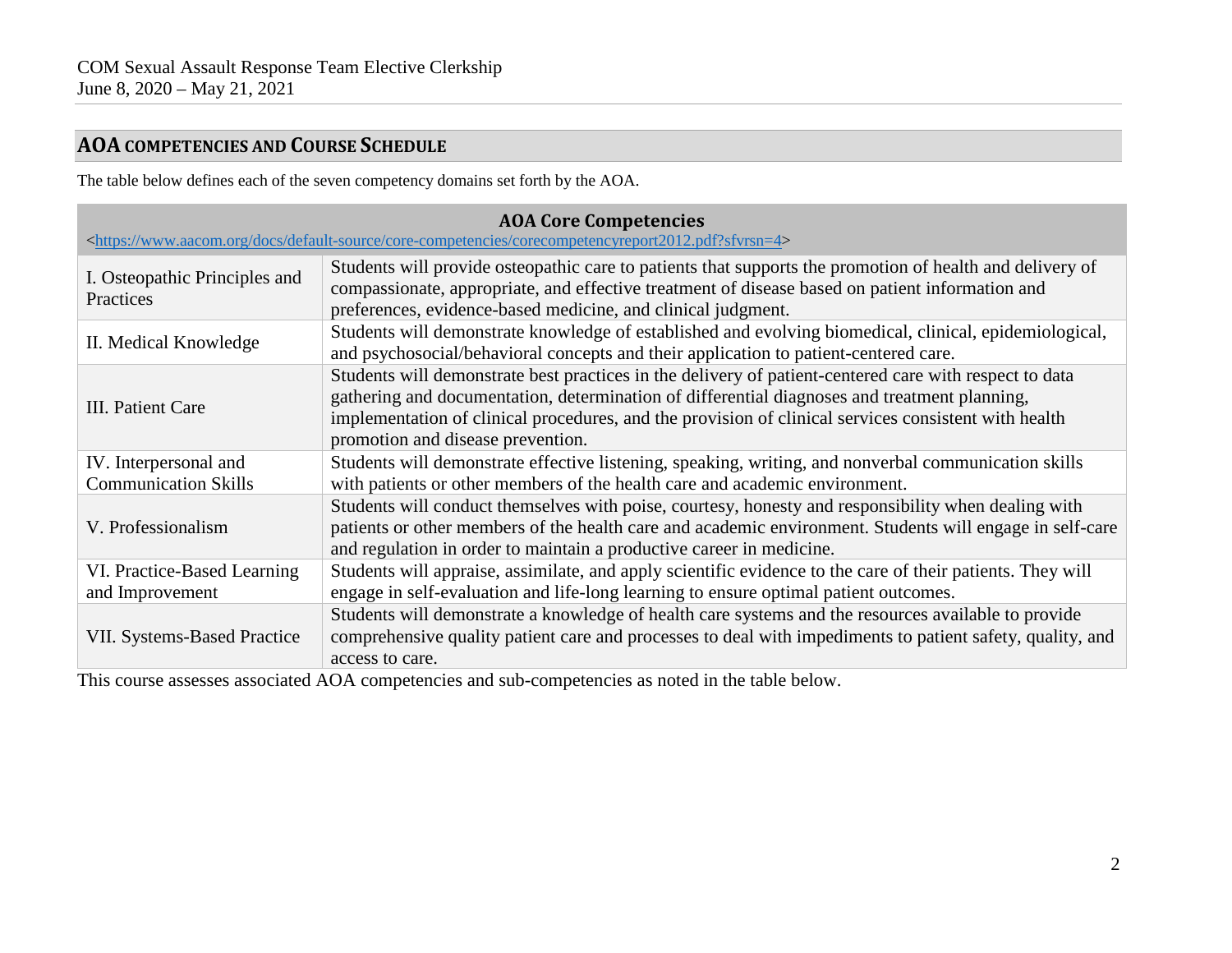## **COURSE GOALS, OUTCOMES & COMPETENCIES**

| <b>Learning Outcome</b>                                                             | <b>AOA/AACOM</b><br><b>Competencies</b> | <b>EPAs</b>      | <b>Instructional</b><br><b>Methods</b>                                       | <b>Assessment</b><br><b>Methods</b> | <b>Resources</b>                                                              |
|-------------------------------------------------------------------------------------|-----------------------------------------|------------------|------------------------------------------------------------------------------|-------------------------------------|-------------------------------------------------------------------------------|
| Describe the organization of a<br>community-based sexual assault<br>response system | XII.3, XII.6, XII.7,<br>XII.8, XIV.4    | EPA <sub>9</sub> | Case-based learning:<br>ambulatory; Self-<br>directed learning               | Participation<br>Self-assessment    | <b>Real Patient</b><br>Printed materials<br>Searchable electronic<br>database |
| Verbalize the history of sexual<br>assault care and forensic nursing                | IX.1, IX.3                              | EPA <sub>9</sub> | Case-based learning:<br>ambulatory; Self-<br>directed learning<br>Laboratory | Participation<br>Self-assessment    | <b>Real Patient</b><br>Searchable electronic<br>database                      |
| Verbalize the role of the forensic<br>nurse examiner                                | VII.1.a, VII.1.f,<br>VII.2.a            | EPA <sub>9</sub> | Case-based learning:<br>ambulatory; Self-<br>directed learning<br>Laboratory | Participation<br>Self-assessment    | <b>Real Patient</b>                                                           |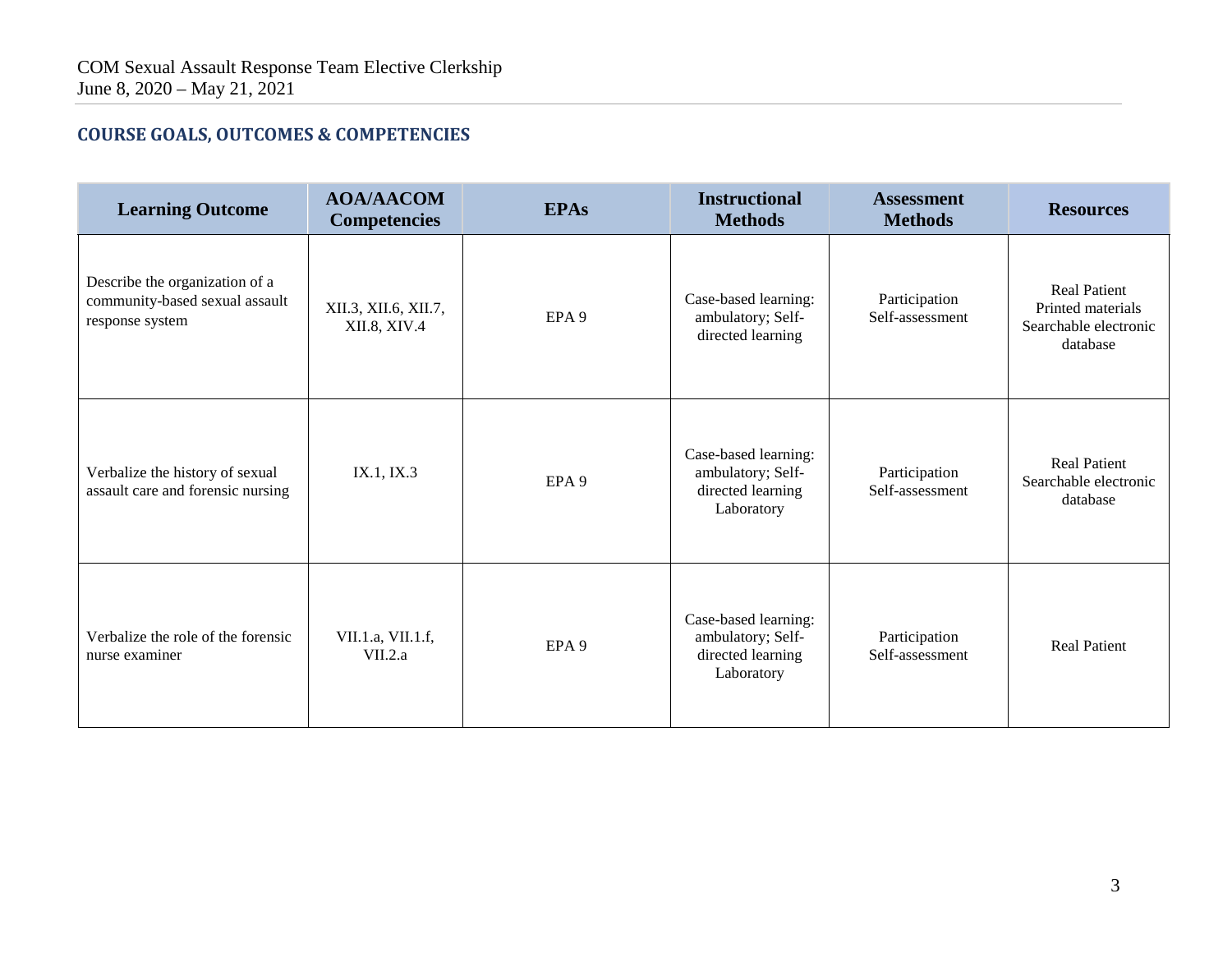| <b>Learning Outcome</b>                                                                                                                                                                          | <b>AOA/AACOM</b><br><b>Competencies</b> | <b>EPAs</b>      | <b>Instructional</b><br><b>Methods</b>                         | <b>Assessment</b><br><b>Methods</b> | <b>Resources</b>                                                              |
|--------------------------------------------------------------------------------------------------------------------------------------------------------------------------------------------------|-----------------------------------------|------------------|----------------------------------------------------------------|-------------------------------------|-------------------------------------------------------------------------------|
| Discuss common sexually<br>transmitted infections for which<br>patients are at risk following<br>sexual assault; outline appropriate<br>prophylactic treatment protocols<br>for these infections | II.1.e                                  | $EPA$ 3, 4       | Case-based learning:<br>ambulatory; Self-<br>directed learning | Participation                       | <b>Real Patient</b><br>Printed materials<br>Searchable electronic<br>database |
| Discuss common misconceptions<br>of sexual assault perpetrators                                                                                                                                  | II.1.e, II.4.m, VII.2.g                 | EPA <sub>1</sub> | Case-based learning:<br>ambulatory; Self-<br>directed learning | Participation<br>Self-assessment    | <b>Real Patient</b><br>Printed materials                                      |

# *Content Mapping:*

| <b>Organ System</b> | Scientific Understanding of Health &<br><b>Disease Mechanisms</b> | <b>Health Care Delivery</b>                |
|---------------------|-------------------------------------------------------------------|--------------------------------------------|
| Reproductive        | Anatomy-normal and abnormal                                       | Examination and recognition                |
|                     | Psychiatry- normal and abnormal                                   | Gathering patient information              |
|                     | Microbiology-normal and abnormal                                  | Health care system overview                |
|                     |                                                                   | Information management and technology      |
|                     |                                                                   | Medical ethics and medical professionalism |
|                     |                                                                   | Physician-patient communication            |
|                     |                                                                   | Teamwork and collaboration                 |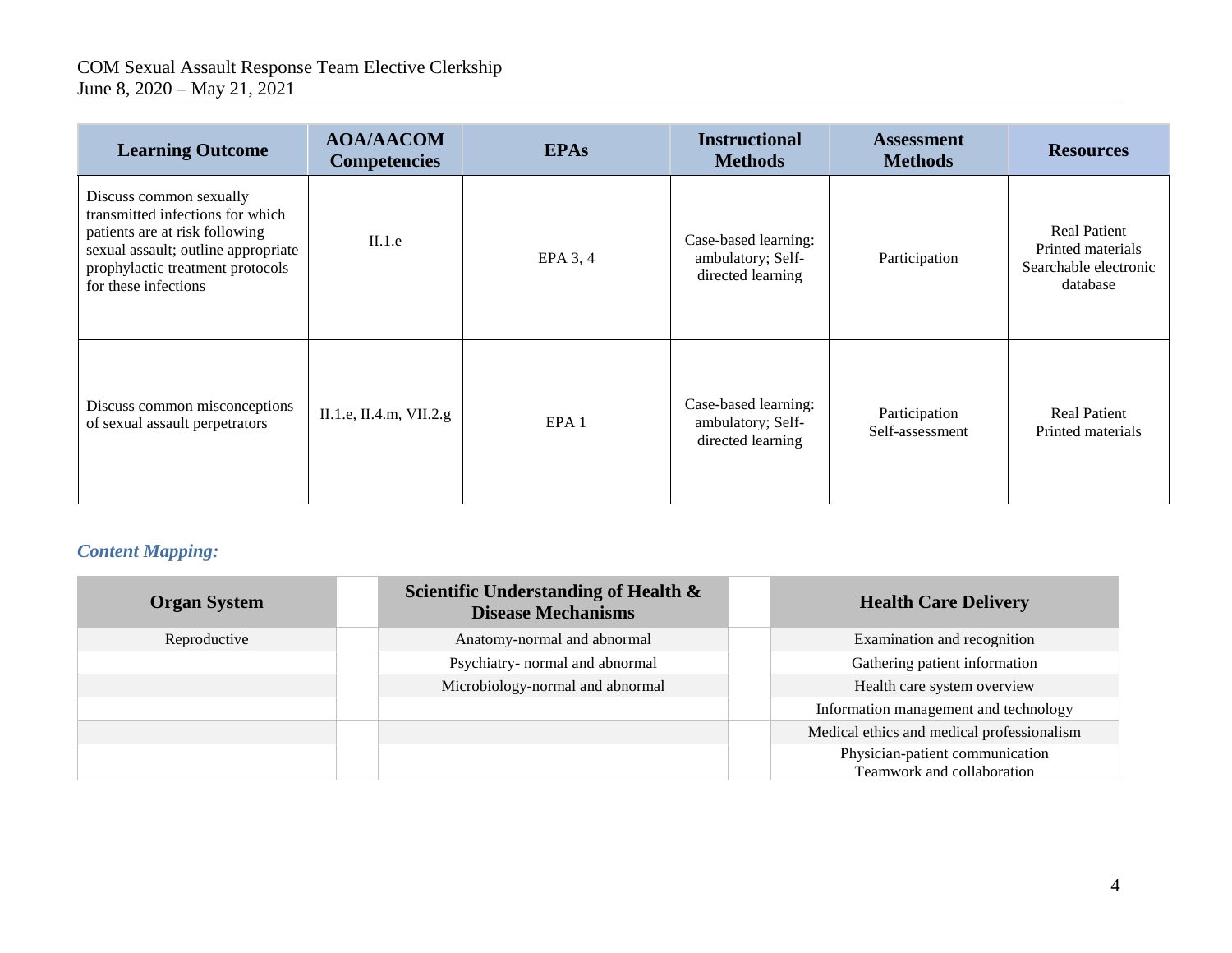*Patient Conditions:* To ensure a comparable and quality experience while on clerkship, rotations may have a list of patient conditions and procedures that students must encounter during the experience. Students document exposure to these conditions and procedures through patient encounter logging (please see case log section below). If a student does not meet the minimum exposure to a condition or procedure, an assignment in the form of a video, module, or reading assignment will be available to the student. Below are the patient conditions for this rotation:

| <b>Patient Condition / Clinical Diagnoses</b> | Procedure                     |
|-----------------------------------------------|-------------------------------|
| Sexual assault/intimate partner violence      | Colposcopy                    |
| Sexually transmitted diseases                 | Cervical and vaginal cultures |
| Vaginitis                                     |                               |

\*Indicates a core, peer-reviewed diagnosis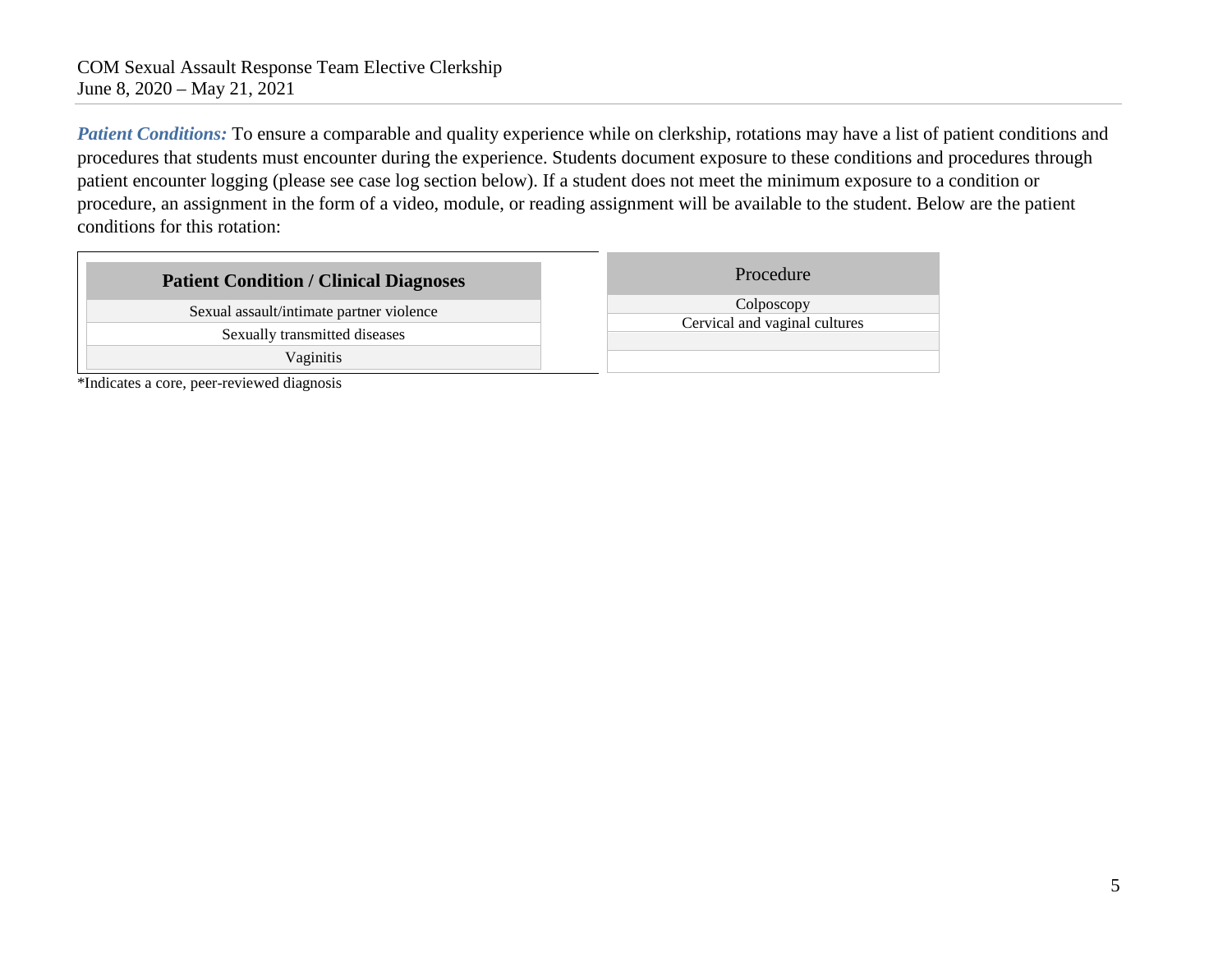## **STUDENT RESPONSIBILITIES**

#### **Formative Assessment**

Students are required to request mid-rotation feedback from their preceptor and implement at least one of the suggested changes. At the conclusion of the rotation, the student will be required to write a short summary of what change they made and how it enhanced their education. This will occur on the site evaluation and is required for passing the rotation. Students who encounter barriers in obtaining their mid-rotation feedback should notify the clerkship director within one week.

#### **Case Logs**

One of the mechanisms for monitoring a student's progress, patient load, rotation experience and competency achievement is through the student's case logs.

Students on every clinical rotation are expected to:

- Complete a daily log of all patient encounters
	- o Each patient encounter requires a diagnosis
	- o Students must ensure the accuracy of the data, including the rotation name. Entering logs under the incorrect rotation name, for instance, is considered as being in non-compliance with the case log policy.
- Students are required to log all patient encounters. If a student is on a low volume rotation, which is defined as less than 15 encounters per week, their clerkship coordinator should be notified by the halfway point of the rotation.
- Students must log non-clinical activities such as residency interviews, board exams, research, didactic activities and absences.
- If internet access is limited, such as while on an international rotation, paper logs must be submitted within 7 days of the end of the rotation. Logs may be submitted either in person or scanned and provided via email.
- Prompt entry of patient encounters is required. Entries must be entered within seven days of the encounter.
- Students not in compliance with the case log policy will be sent a warning letter for each incidence of non-compliance. The second incident of non-compliance will result in a referral to APC for professional concerns. In addition, students not in compliance with the case log policy will not be eligible for high pass or honors for that rotation.
- Students that have technical difficulties submitting logs may contact the Help Desk at 515-271-1522 for assistance. Students must also notify their clerkship coordinator of logging difficulties.

#### **Site and Preceptor Evaluation**

Students are required to complete the site evaluation by the Monday morning after the rotation ends.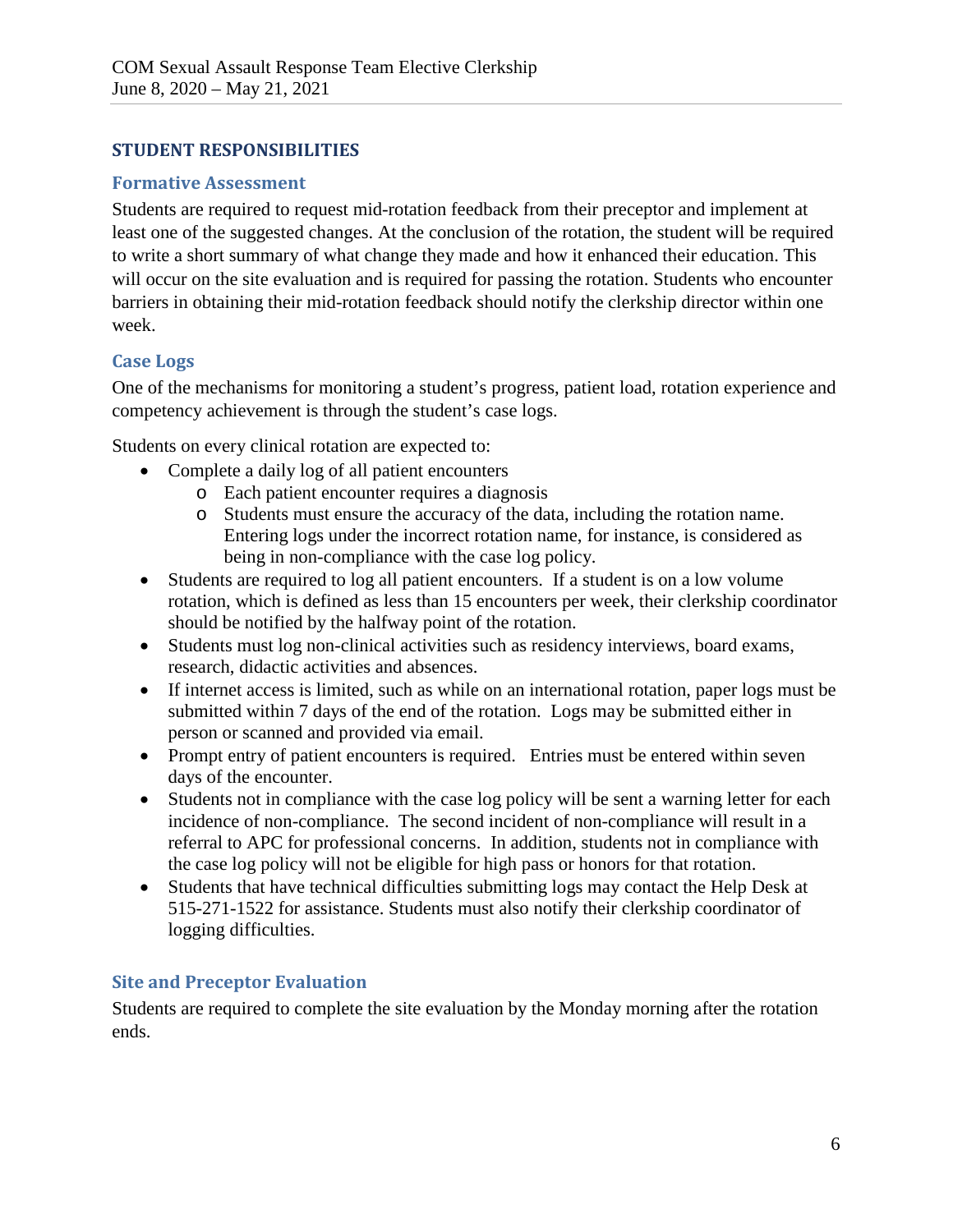#### **Assignment**

Each student will submit to the nurse coordinator, by 5 pm on the Sunday following the completion of the elective rotation, a 1-2 page reflection paper based upon his/her observations and experiences during the elective.

Students will self-monitor work hours such that he/she is not on duty more than the maximum allowed by the ACGME requirements. Students will remain available for "on-call" when summoned by the Sexual Assault Nurse Evaluator on duty, except when taking the required breaks as described by ACGME requirements.

## **RESOURCES REQUIRED FOR LEARNING**

#### **Required Textbooks and eResources**

- *Atlas of Sexual Violence: <https://www.forensicnurses.org/store/ViewProduct.aspx?id=2615643>*
- *National Assault Protocol: <https://www.ncjrs.gov/pdffiles1/ovw/241903.pdf>*
- *Mid-Iowa SART protocol/operating manual*
- *Centers for Disease Control website: [www.CDC.gov](http://www.cdc.gov/)*
- *International Association of Forensic Nurses site: [www.IAFN.org](http://www.iafn.org/)*

## **Crisis Services**

*Students needing support during this potentially difficult rotation can access the DMU Student Counseling Center by:*

Emailing [counseling@dmu.edu,](mailto:counseling@dmu.edu) calling 515-271-1392 or stopping by AC 435 during business hours*.*

*After hours call Aetna Student Assistance Program 24/7 at (877) 351-7889.*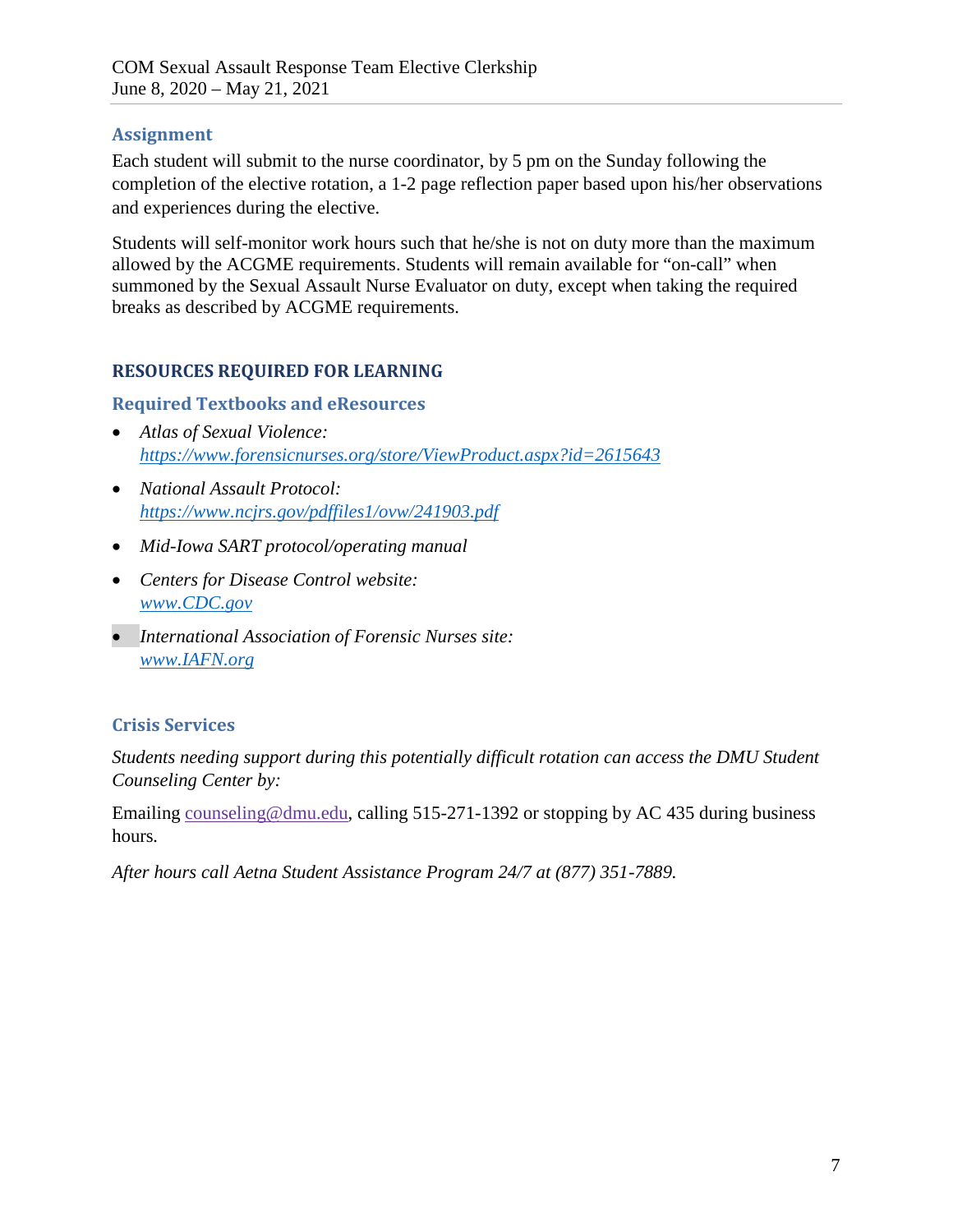# **COM Clerkship Syllabus Addendum**

### **COURSE POLICIES**

#### **ATTENDANCE**

The educational hours will be determined by the preceptor and must be in accordance with ACGME work hour guidelines. Educational time/hours include clinical time and required didactic activities. Maximum educational time on a 4-week rotation is 320 hours. Students are expected to be on rotation at least 5 days per week. If a student is scheduled by the preceptor for less than 144 hours of educational time on a 4-week rotation, the student may learn from another preceptor, which preferably would be a physician but could be a physician assistant, nurse practitioner, certified nurse anesthetist, radiology technician, as long as this makes up no more than 25% of total rotation hours. If no other preceptors are available, the student must notify their clerkship coordinator as soon as possible to arrange for more clinical time elsewhere or an assignment. Students are to be on rotation no more than 6 consecutive days.

The link to the ACGME Common Program Requirements, which addresses duty hours, is [https://www.acgme.org/Portals/0/PFAssets/ProgramRequirements/CPRResidency2019.pdf.](https://www.acgme.org/Portals/0/PFAssets/ProgramRequirements/CPRResidency2019.pdf)

#### **ABSENCE POLICY**

*Absences:* Students may miss rotation time for several reasons, which may include illness, residency interviews, and educational conferences/absences. Regardless of the reason for the absence, the following procedure applies.

For excused absences, students are allowed to miss a maximum of two days during a two-week rotation and four days during a four-week rotation. No more than two days will be approved for a single event or activity and students are not to miss more than two days in a single week. Planned absences requested over the first two days of the rotation will not be approved.

Students missing any time on their rotation must notify the following individuals as soon as possible:

- clinical site and preceptor
- site coordinator, and
- DMU clerkship coordinator.

If the absence is greater than two days and because of illness, students are required to provide their clerkship coordinator with a physician's note. Notes from preceptors will not be accepted. The note must address the following:

- Documentation of the illness
- Documentation of the resolution of illness and release of the student back to duty.

*Unexcused Absences:* Absences are considered unexcused if the student fails to communicate their absence with the preceptor, site contact, and DMU clerkship coordinator or if an absence is not approved by Des Moines University. Unexcused absences will be tracked over the course of the clinical years. For the first unexcused absence, a student will receive a letter of warning. For the second unexcused absence, the student will receive a letter of warning and be referred to the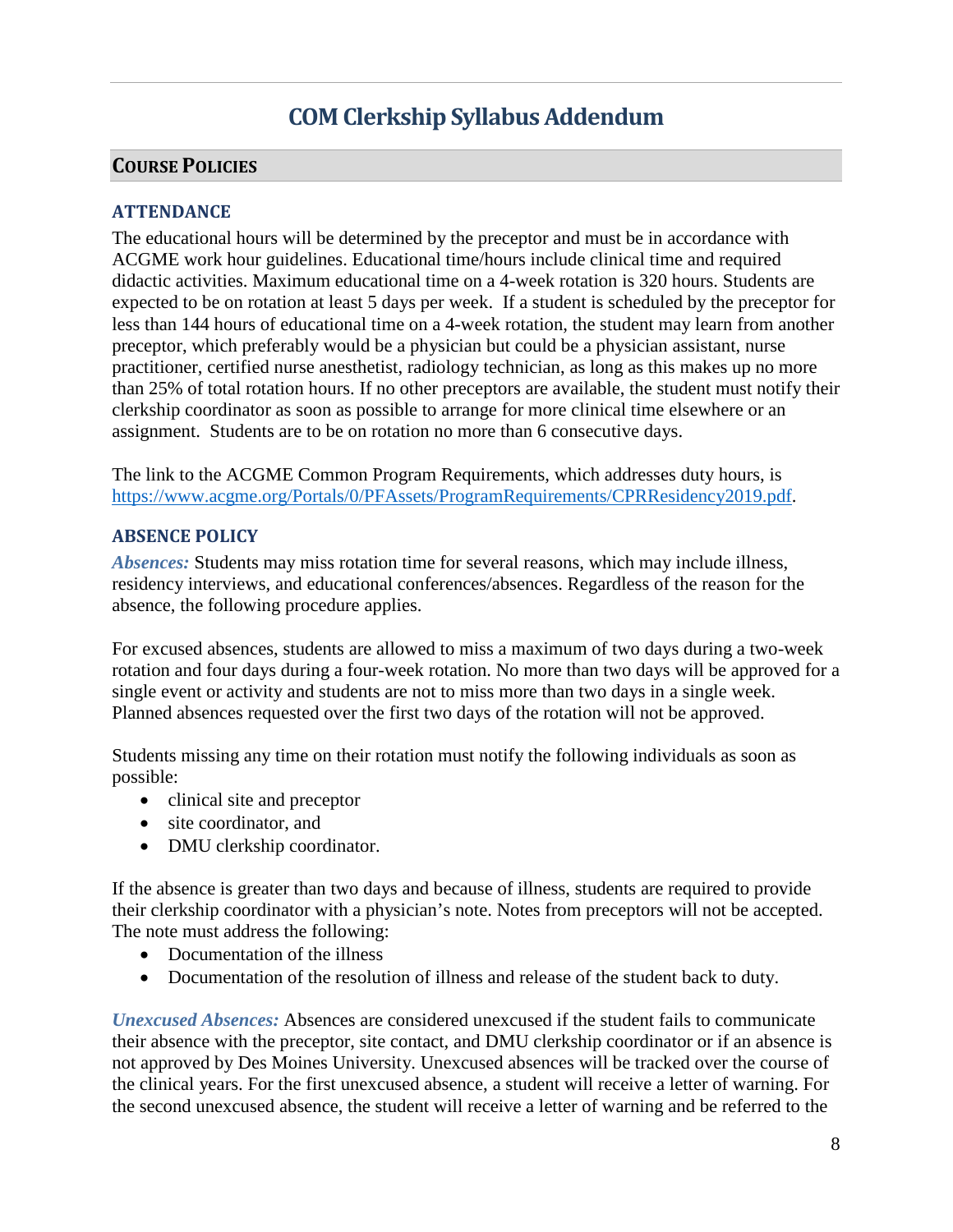Academic Progress Committee. If the student has a third unexcused absence during their clinical training, it will result in rotation failure.

*Absences for Residency Interviews and Board Exams:* Students may be absent from clinical rotations for board exams and residency interviews. The following guidelines apply for these specific circumstances:

- Students are encouraged to give as much notice to their clinical site and clerkship coordinator as possible when scheduling residency interviews. Des Moines University requests at least 14 days' notice when scheduling residency interviews. Exceptions can be made if a student is offered a last-minute interview spot, pending the approval of the clinical site.
- Exceptions may be made for maximum number of days missed from rotation to accommodate residency interviews. This is on a case-by-case basis and factors taken into account include:
	- o Total number of planned absences already scheduled during the rotation
	- o Number of days already planned to be missed during the same week as the pending request
	- o Days already missed from the rotation due to illness
	- o Structure of the rotation such as hours scheduled and ability to make up the clinical time
	- o Site specific policies regarding the maximum number of missed days allowed during the rotation
- All residency interview absences must be approved by the clinical site. Sites frequently have their own policies for maximum number of days missed from a rotation and minimum notice required for absences. In the case where a site's policy is more restrictive than the Des Moines University policy, Des Moines University will honor the site's policy.
- If missing a significant amount of time from a rotation for residency interviews, a student may be required to use time off in order to accommodate the time away from rotations.
- Board exam days are credited as clinical time, but travel days to the board exams are considered days off from rotations.

*Conference Absences:* Students are encouraged to engage in non-clinical opportunities while on clinical rotations. The following provides guidance for students to receive permission and credit for these activities. Each student can be approved for up to one conference absence per academic year. Some examples of educational activities include:

- OMM-related education activities for OMM Fellows, as approved by the OMM Department Chair
- Participation in national or state osteopathic, medical, or student boards/committees (e.g. AOA, ACOEP, ACOFP, COSGP, UAAO, AMSA, IOMA, etc.)
- Other educational activities as preapproved by the clinical site and Associate Dean for Clinical Affairs
- Students will be allowed to attend one medical conference per year for networking with residencies
- Master's courses required for dual degree students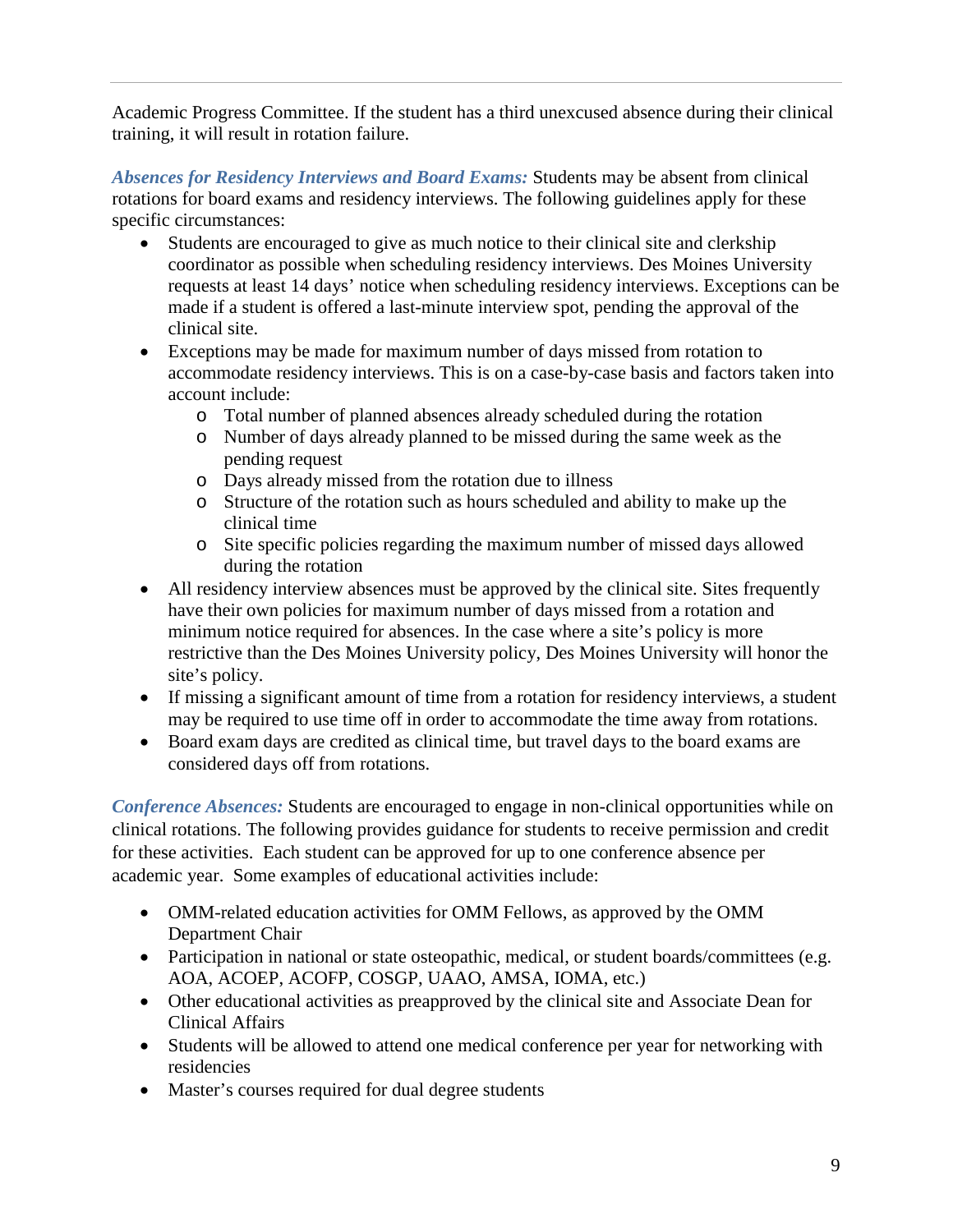Additional items to consider when requesting an educational absence follow:

- All educational absences are subject to the approval of the clinical preceptor, rotation site, and Office of Clinical Affairs
- In addition to the approval process outlined above, any educational absence that will be greater than two days will require any days greater than two days missed to be made up. Make up for educational absences must be clinical time outside time already scheduled on the rotation.
- When requesting the educational absence of greater than two days, the student should outline a plan for making up time otherwise the request may be sent back to the student or denied. If the time greater than two days missed cannot be made up with clinical experience, the request will be denied.
- The student may work with his or her preceptor, clerkship coordinator, Director of Undergraduate and Graduate Development, or Associate Dean for Clinical Affairs if needing assistance in creating a make-up plan.
- All requests should be submitted via Special Circumstance and at least 30 days prior to the date of the requested time off. Failure to adhere to this 30-day policy may result in denial of the request.
- As with all absences, all educational absences must be logged.
- Approval for an educational absence is subject to the student's overall academic and professional record.
- Travel to and from any activity is not considered clinical education time and will be included in the student's case log.
- Students are responsible for travel and conference expenses.
- Any student, absent from clinical rotations for an educational absence without seeking prior approval is in violation of this policy and may be subject to disciplinary action.

*Leaves of Absence:* Any extended absence, including those due to illness or family emergencies, may require the student to take a voluntary leave of absence (LOA). The student would have an opportunity to make up missed clerkship time at a later date. An LOA may delay the student's rotation schedule and subsequent advancement to the next academic year, graduation and/or match and residency.

*Make-up Policy:* Students will be required to make up excused missed rotation time if they miss more than two shifts in a week or the maximum missed time allowed for rotations as outlined under the "Attendance" heading. Students may make-up missed time by doing one of the following:

- Participate in clinical activity at the site on a weekend. This is the preferred make-up activity and will be the expected make-up plan if the site has weekend or extended weekday hours.
- If the rotation is at a site without weekend hours, the missed rotation time may be made up in the form of an assignment which may include:
	- o Online modules
	- o Reading assignment
	- o Research or practice improvement project
	- o Reflection paper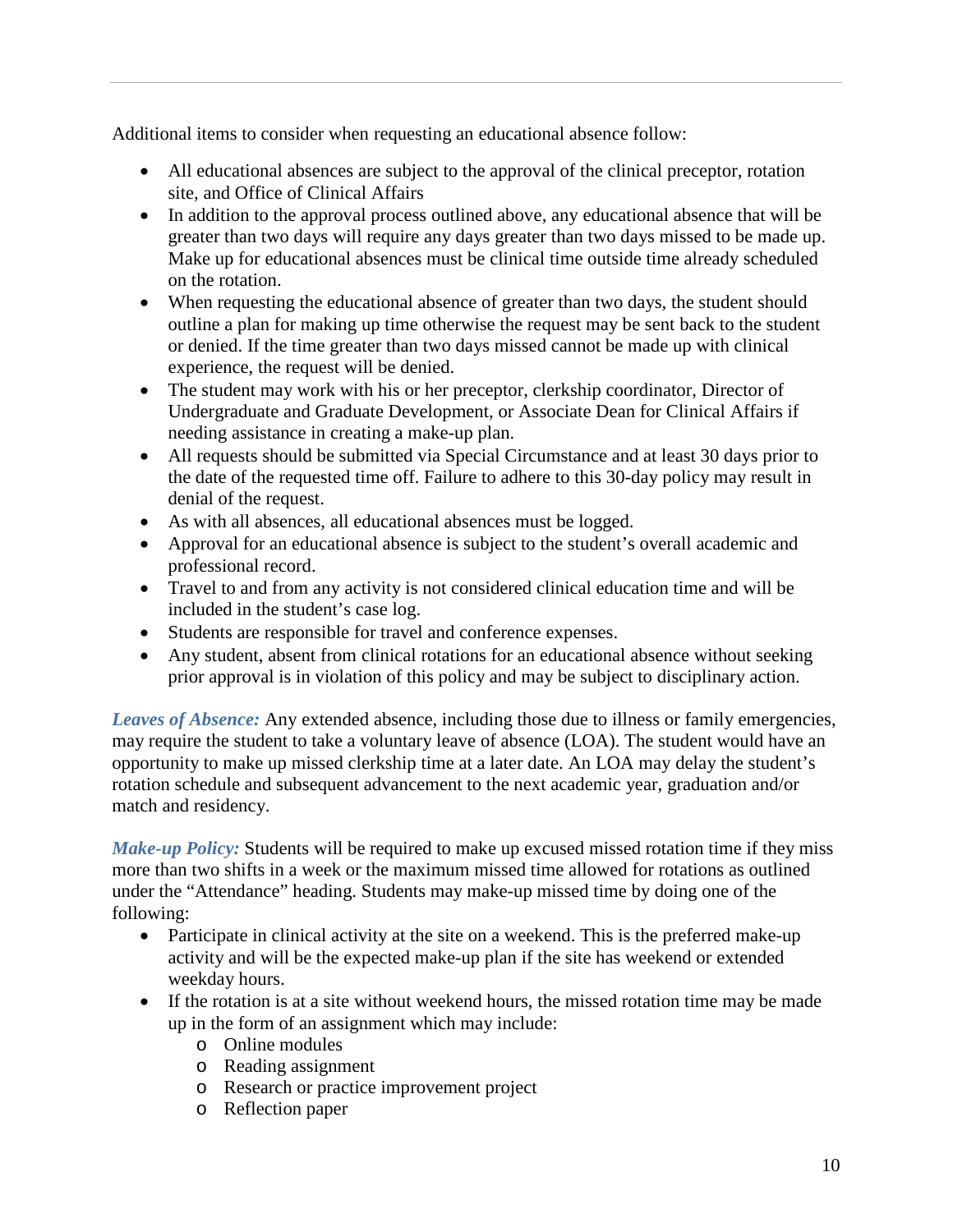The student's preceptor may be consulted when determining the requirements of the assignment. When notifying their clerkship coordinator of the missed time, the student should include a plan for making up time missed greater than two days. The student may work with his or her preceptor, clerkship coordinator, Director of Undergraduate and Graduate Development, or Associate Dean for Clinical Affairs if needing assistance in creating a make-up plan. Students who do not make up missed rotation time may delay their progression to the next academic year, graduation and/or match eligibility.

Didactic sessions missed will be made up as decided by the clerkship director on a case-by-case basis. Post rotation exam make-up is discussed in the Post Rotation Exam Policy section.

*Holiday Policy:* Students are expected to be on rotation on holidays unless the facility is closed, and/or they are told not to attend by their preceptor or site contact. As with all absences from rotation, regardless of reason, holiday absences must be logged in the case logs.

*Inclement Weather Policy:* Students will likely encounter inclement weather during their clinical years. If a student has been notified by the site that s/he is not expected on rotation due to inclement weather, the student should select a reading topic to do from home. If a student feels that his or her safety is at risk if traveling to rotation in inclement weather, he or she must notify the site, preceptor, and DMU clerkship coordinator immediately of the decision to be at home and, in addition, notify his or her coordinator of the topic they will study from home. As with all absences from rotation, regardless of reason, inclement weather absences must be logged in the case logs.

#### **EVALUATION**

#### **Examinations and Other Summative Assessment Methods:**

A clinical evaluation form must be completed by the attending physician and submitted to the Office of Clinical Affairs at the completion of each clinical rotation in order for a grade to be assigned. For rotations where the student works with residents, a resident may complete the clinical evaluation form, but it must be co-signed by the attending physician. Only one evaluation form will be accepted for each rotation. In order to receive a passing grade in a core rotation that requires a post rotation exam, a student must pass both components: the clinical evaluation and the post rotation exam.

#### **Grading:**

For the core clinical clerkships of family medicine, general internal medicine, psychiatry, general pediatrics, general surgery, obstetrics/gynecology, and emergency medicine, the following grades are possible: Honors, High Pass, Pass, and Fail. All other rotations, both elective and required, are pass/fail.

If the student receives four or five "below expectations" ratings on a single preceptor evaluation, the student will be issued an academic warning letter. If a student receives four or five "below expectations" on a single preceptor evaluation a second time, the student will be referred to the Academic Progress Committee for poor performance. They will be required to meet with the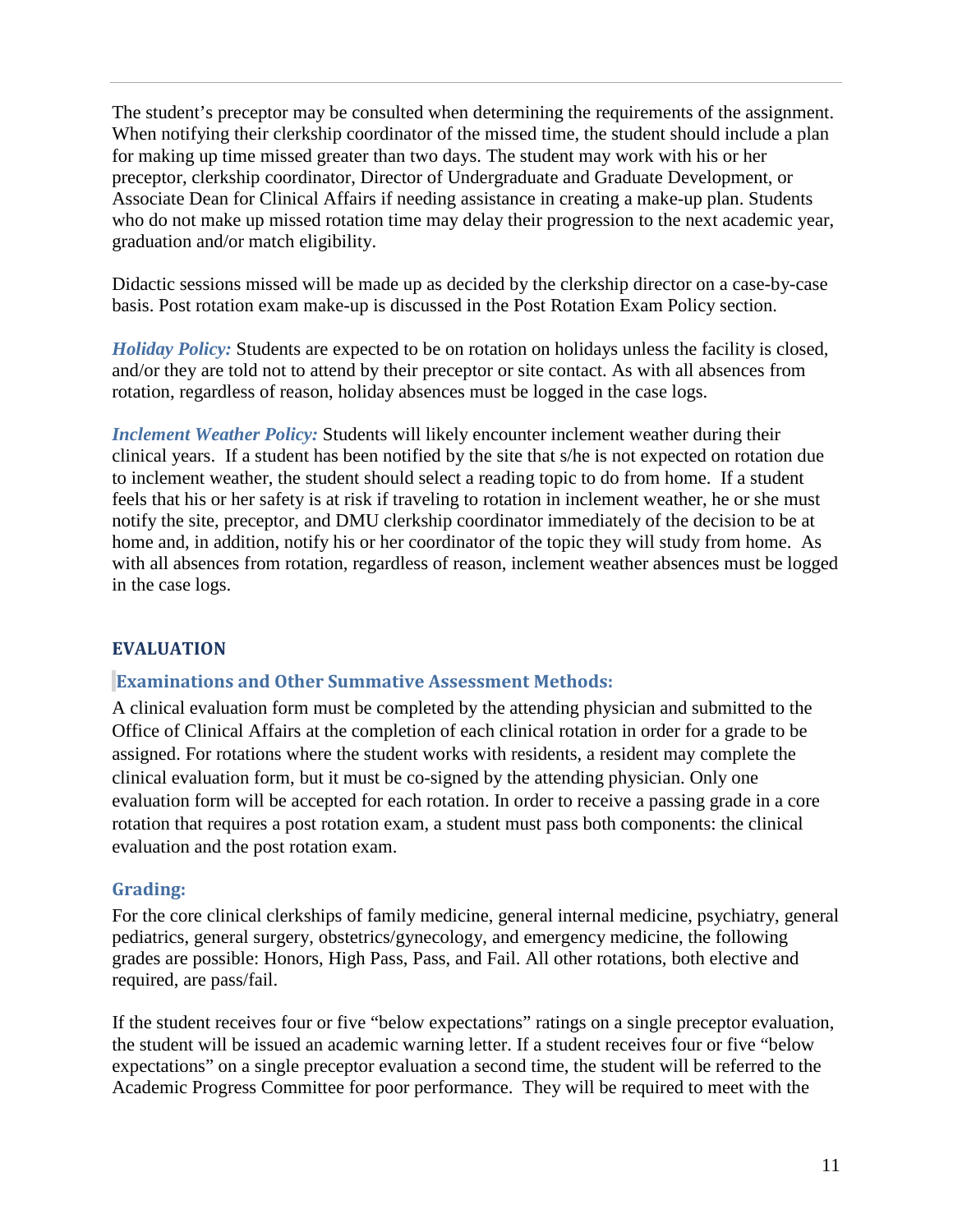Clerkship Director or Associate Dean for Clinical Affairs to discuss the student's areas for improvement and develop an action plan for improving performance.

*Core Clinical Clerkships:* Grading for the core clinical clerkships are determined by the preceptor evaluation and post rotation examination scores. Both components must be passed for the student to receive a passing grade. Core clinical clerkships are the required third year family medicine, general internal medicine, obstetrics and gynecology, psychiatry, general surgery, and general pediatrics. The required emergency medicine, which can be completed in either the OMSIII or OMSIV year, is also considered a core clinical clerkship. These are the only rotations where a "Honors" or "High Pass" grade is possible. Criteria for Honors and High Pass are below.

| <b>Score Ranges</b>                                                                                                                                                                  | Grade      |
|--------------------------------------------------------------------------------------------------------------------------------------------------------------------------------------|------------|
| Average rating in both the BMD and PED of $\geq 4.6$<br>AND a COMAT score of $\geq$ 105                                                                                              | $Honors*$  |
| Average rating in both the BMD and PED of $\geq 4.6$<br>AND a COMAT score of $\geq$ 95 OR<br>Average rating in both the BMD and PED of $\geq 4.0$<br>AND a COMAT score of $\geq$ 105 | High Pass* |

BMD: Biomedical Domain on the clinical evaluation

PED: Professionalism and Ethics Domain on the clinical evaluation

\*To earn an Honors or High Pass grade in a clerkship, a student must not have any unauthorized absences during the clerkship and must not have failed the COMAT on initial attempt. The student must also be in compliance with the case log policy.

*Clerkship Failure:* A failing grade will be issued to any student who receives one of the following during a single rotation:

- 1. Three confirmed unexcused rotation absences.
- 2. Failing scores on all of the following key exams required for successful completion within a core clerkship - post-rotation exam, retake of post rotation exam, and oral exam.
- 3. One or more "unacceptable" ratings on any single preceptor evaluation form.
- 4. Six or more "below expectations" ratings on any single preceptor evaluation form.

*Post Rotation Exam Policy:* The following policy applies to all students on their third-year core required rotations which include: Family Medicine, General Internal Medicine, General Pediatrics, General Surgery, OB/GYN and Psychiatry. This policy also pertains to students on their 3<sup>rd</sup> or 4<sup>th</sup> year Emergency Medicine or OMM rotations.

- 1. All students are required to take a post rotation examination after each core rotation. The Family Medicine post rotation exam is to be taken after the  $1<sup>st</sup>$  four-week required Family Medicine rotation. The post rotation exam must be taken on the last Thursday or Friday of the clinical rotation.
	- Emergency Medicine, Family Medicine, General Surgery, Internal Medicine, OB/GYN, Pediatrics and Psychiatry examinations will be completed through the NBOME – COMAT website. The minimum passing score is 80.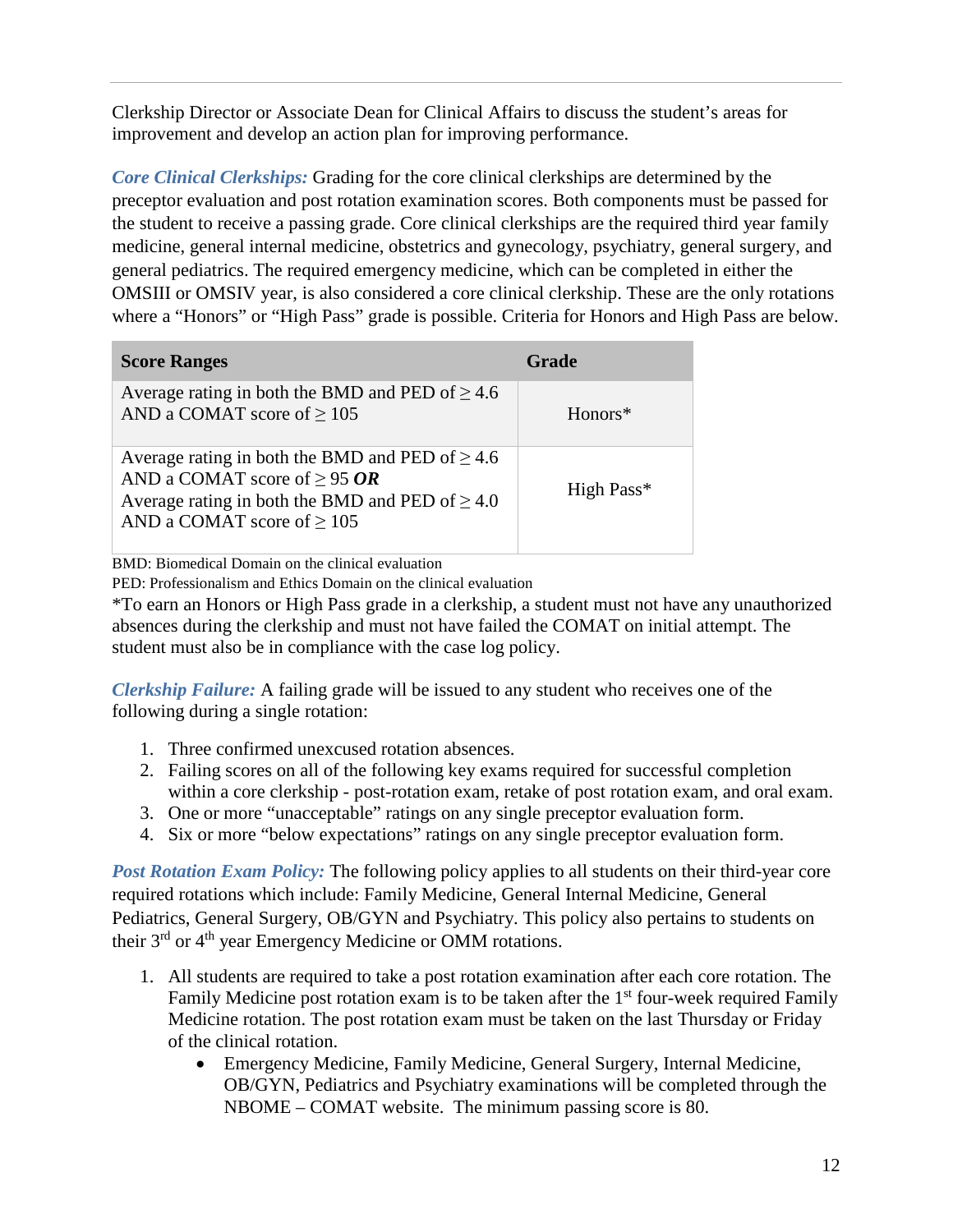- OMM examinations will be completed through the learning management system. The minimum passing score is 70.
- Any student on a clerkship with a required post rotation exam will receive an email from the department's academic assistant mid-way into the rotation to arrange the exam. If a student has not received information on the exam, the student is required to contact the appropriate academic assistant by Tuesday morning of the 3<sup>rd</sup> week of the rotation to ensure that all students are enrolled for the exam.
- All exams must be monitored by a DMU-approved proctor.
- No food, drinks, books, notes, PDAs, i-Touches, cell phones, or other electronic devices are allowed during the exam.
- If students take an end-of-rotation exam on Thursday or Friday morning, they are expected to report to their clerkship following the exam.
- Accommodations granted to students by DMU will be honored in the post rotation exam.
- 2. Extensions for completing these examinations may be authorized due to illness or emergencies. To be considered for an extension, the student must:
	- Contact the department academic assistant via phone or email as soon as the student realizes that an extension is required.
	- Explain the circumstances regarding the situation, and why it will not be possible to complete the examination within the specified period of time.
	- Granting of extensions will be approved on a case-by-case basis. The clerkship director will make the final decision as to whether or not an extension is granted.
	- If granted an extension, students are expected to take the end of rotation exam by the deadline set by the Clerkship Director or the exam attempt will be recorded as score of 0.
- 3. Post Rotation Exam Failure:
	- Students who fail their post rotation exam will not be eligible for Honors or High Pass for that rotation.
	- Students must contact the department's academic assistant within 48 hours of being notified of an examination failure to arrange a retake of the examination.
		- o The post rotation examination must be retaken within 14 calendar days of the notification of the initial exam failure. If a student does not retake the post rotation exam within 14 calendar days of the notification of initial exam failure, the posted score for the second attempt will be recorded as a 0.
		- o If the student achieves a score of 80 or higher on the retake, the minimum passing score of 80 will be reported to Clinical Affairs.
	- Students who fail the post-rotation retake must contact the department's academic assistant within 48 hours.
		- o The academic assistant will schedule the student for an oral examination.
		- The oral remediation exam will be videotaped/recorded.
		- o The clerkship director, as well as other DMU faculty members, will be present for the administration of each oral examination.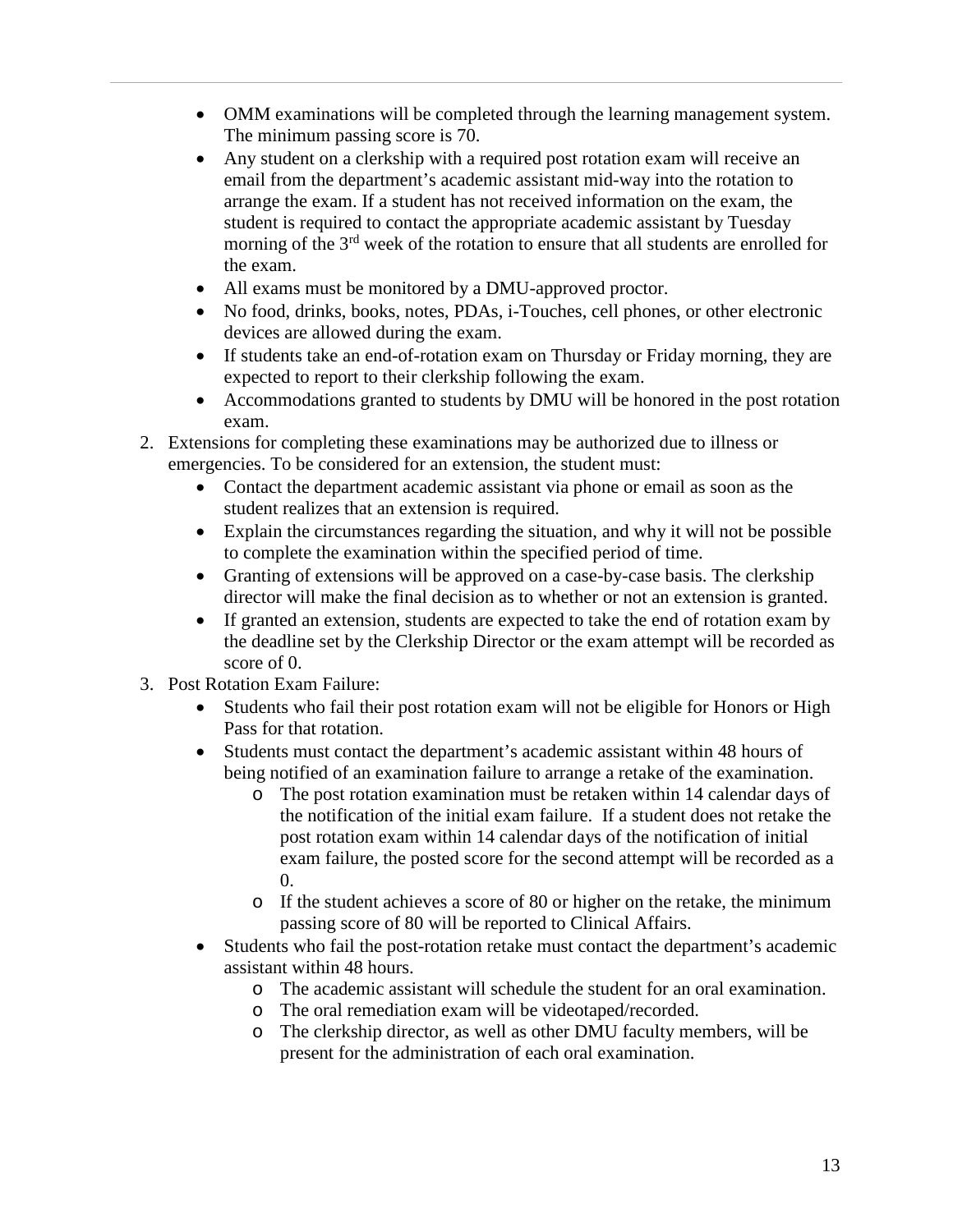- o The student is responsible for making all arrangements, including time off from their current rotation as well as travel back to the University for the oral examination.
- o Failure of the oral examination will result in failure of the rotation.
- o The oral examination will be taken within 28 days of the notification of the failure of the second end of rotation exam. If the student does not take the oral examination within 28 days of the notification of failure of the second end of rotation exam, a failing score will be entered for the oral exam and the student will fail the rotation.
- o Oral examination details:
	- o The oral examination will be face to face with the student and examiners, taking place on campus or via teleconference technology.
	- o At least two examiners will conduct the oral exam, including the clerkship director. All examiners must be clinicians.
	- o Each examiner will test on content within the scope of his or her area of expertise.
	- o Content of the oral exam will be based on the clerkship syllabus.
	- o Oral examinations will not last longer than 90 minutes.
	- o All oral examinations will be video-taped.
	- o The grading of the examination is determined by the clerkship director. The oral examination score will be reported to Clinical Affairs as "pass" or "fail".

*Remediation:* Clerkship failures require remediation as determined by the appropriate college's Academic Progress Committee (APC).

If a student is required to repeat a clerkship that requires passage of a post rotation exam, the student will be required to retake the post rotation exam after the clerkship is repeated, regardless of previous score. Students are not eligible to earn an Honors or High Pass grade on a clerkship that is being repeated due to clerkship failure.